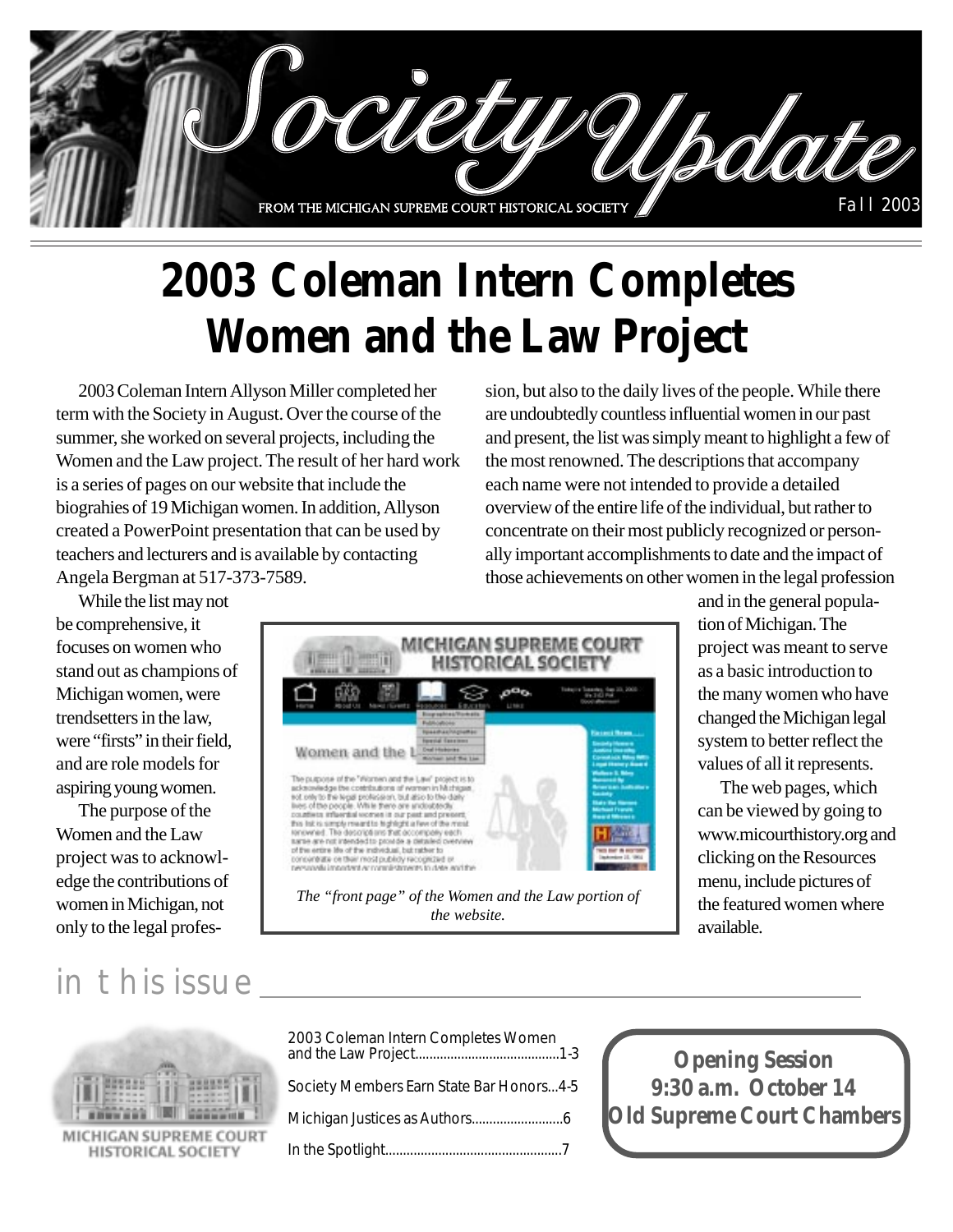The women featured are:

**Sarah Killgore Wertman:** The first woman law student and graduate of the University of Michigan and the first woman to be admitted to the State Bar of Michigan, or to the Bar of any state for that matter.

**Octavia Bates:** Chair of the Committee on Domestic Relations of the National Council of Women and the National Federation of Women's Clubs delegate to the1899 London International Council of Women, where she delivered a paper entitled "The Study of Law for Women".

**Martha Strickland:** The first woman to argue a case before the Michigan Supreme Court in 1890. She successfully argued the right of women to hold the office of deputy county clerk in Michigan, making women eligible to secure valuable employment positions in local government.

**Emelia Schaub:** The first woman in the State of Michigan to win a murder case, the first woman prosecutor in Michigan, and a champion of the Ottawa and Chippewa Indian Tribes.

**Anne R. Davidow:** Made history in 1948 when she appeared before the U.S. Supreme Court to argue the case of *Goesaert v. Cleary*, becoming the first to make the argument that sex discrimination violated women's

constitutional rights by denying them equal protection and treatment under the law. She lost the case before the Court, but convinced the Michigan Legislature to repeal the discriminatory law.

**Jessie Pharr Slaton:** Became one of the first African-Americans in Detroit City government to hold a white-collar job, was the first woman referee in the Recorder's Court Traffic and Ordinance Division, and was appointed by Governor Milliken to the office of Common Pleas Judge in the City of Detroit.

**Martha W. Griffiths:** The first woman judge of Detroit's

Recorder's Court, made the argument that successfully added the word "sex" to the Civil Rights Act, the first woman member of the House Means and Ways Committee, and the first woman lieutenant governor of Michigan.

**Jean Ledwith King:** Played an active role in founding and establishing FOCUS on Equal Employment for Women, which filed a complaint against the University of Michigan for sex discrimination in a variety of arenas. The suit led to the first comprehensive investigation of a major university by the U.S. Department of Health, Education, and Labor for sexual discrimination and resulted in permanent changes to the programs and policies at the University of Michigan. She drafted a complaint because of the sex discrimination in the Houghton-Mifflin textbooks used in the Kalamazoo Public Schools, causing the immediate issue of a 100-page supplement and the revision of the comapany's textbooks.

**Virginia Cecile Blomer Nordby:** Was the principal drafter of the Michigan Criminal Sexual Conduct Act, Public Act 266, in 1974, which revolutionized perceptions and interpretations of rape and has since served as a model for nearly thirty other states. She taught a pioneering class at the University of Michigan called Women and the Law.

**Anna Diggs Taylor:** Became the first black woman judge to be appointed to the United States District Court



*The "index page" of the project features the pictures of 19 Michigan women.*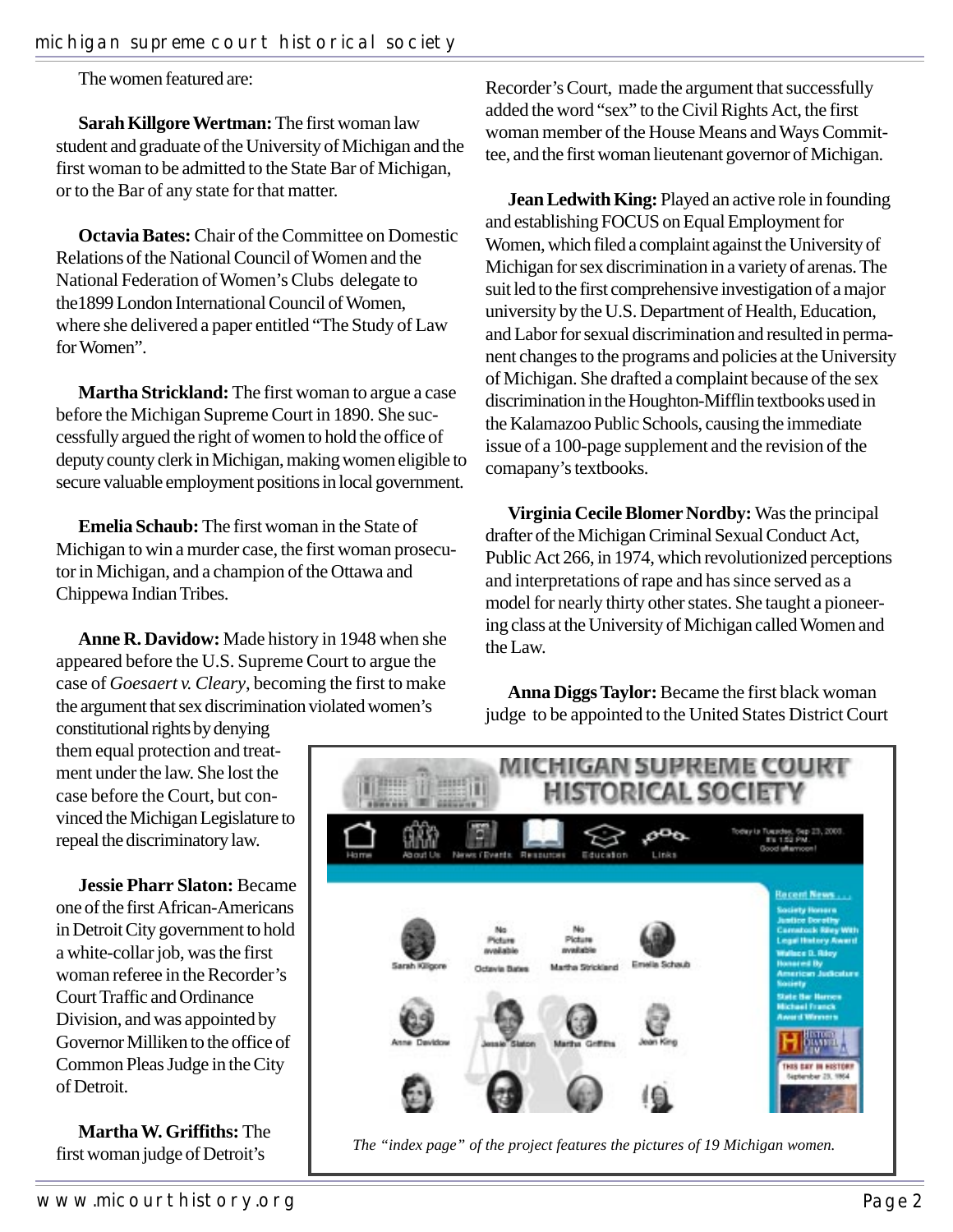for the Eastern District of Michigan and became the first black woman Chief Judge for that district.

**Julia Darlow:** Became the first woman president of the State Bar of Michigan.

**Joyce Dixson:** Was responsible for improving the educational opportunities for women in Michigan prisons and became the first woman to earn a bachelor's degree from the University of Michigan while in prison.

**Mary S. Coleman:** Became the first woman justice and Chief Justice on the Michigan Supreme Court and the third woman in the nation to sit on a State Supreme Court.She served as the impetus for revamping the organization of the Michigan judicial system's finances and in 1980 called for a state constitutional amendment to add gender to the categories protected against discrimination.

**Dorothy Comstock Riley:** Became the first woman to be appointed to the Michigan Court of Appeals, was appointed to and then elected to the Michigan Supreme Court, and was later elected by her colleagues to become Chief Justice.

**Patricia J. Boyle:** Contributed her talents to the drafting of the Criminal Sexual Conduct Act of 1974 and later gave up her tenured federal judge position in 1983 in order to accept an appointment to the Michigan Supreme Court.

**Elizabeth Weaver:** Received national recognition for her fair but firm treatment of juvenile delinquents as a Probate Judge, served as chair of Governor John Engler's Task Force on Children's Justice, and was elected Justice and then Chief Justice of the Michigan Supreme Court.

**Marilyn Kelly:** Was the first woman to be elected to and made President of the State Board of Education, became the 99<sup>th</sup> Justice of the Michigan Supreme Court in 1997, and serves as co-chair of the Open Justice Commission, an organization of the State Bar of Michigan committed to making justice available to all.

**Maura D. Corrigan:** The first woman to be elected student bar president at the University of Detroit Law School, the first woman to hold the position of the Chief Assistant U.S. Attorney in Detroit, the first woman to



serve as the Chief Judge of the Michigan Court of Appeals. She was elected to the Michigan Supreme Court and became Chief Justice in 2002. She has helped the Michigan child support enforcement system comply with federal regulations.

**Jennifer Mulhern Granholm:** Became the first woman to be elected as attorney general of the state of Michigan and four years later was elected as the state's first woman governor.

*Information for the Women and the Law project was written and compiled by 2003 Coleman Intern Allyson Miller.*

*The Coleman Internship was established in 1998 in honor of former Chief Justice Mary Coleman's husband, the late Judge Creighton S. Coleman. The Coleman internship is awarded to undergraduate honors students interested in gaining real-world experience while performing historical research for the Society.*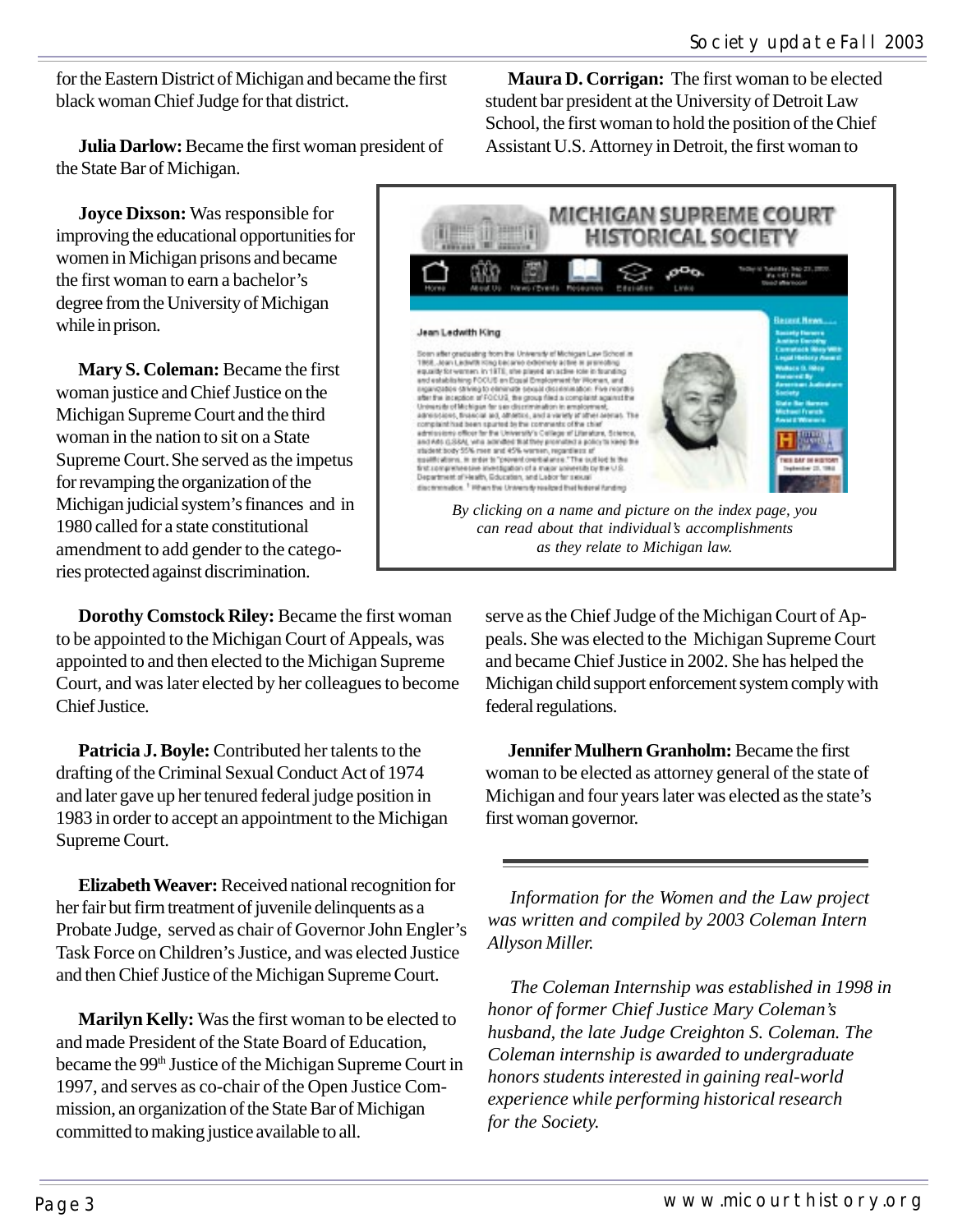## **Society Members Earn State Bar Honors**

On September 12, 2003, at the Annual Meeting of the State Bar of Michigan, four Historical Society members were honored with prestigious State Bar awards.

#### **Frank J. Kelley Distinguished Public Servant Award**

#### **Justice Robert P. Griffin**

Robert P. Griffin was named the recipient of the 2003 State Bar of Michigan Frank J. Kelley Distinguished Public Servant Award. The award was created in 1998 by the State Bar Board of Commissioners to recognize a Michigan attorney in elected or appointed office for extraordinary governmental service.

During his extensive career, which spanned five decades, Griffin served for 22 years in the U.S. Congress. He spent 10 years as a U.S. Congressman (1956-1966), 12 years as a U.S. Senator (1966-1978), eight years as Minority Whip in the U.S. Senate (1969-1977), and eight years as a justice of the Michigan Supreme Court (1987- 1994). After retiring from the Michigan Supreme Court, Griffin served as a visiting judge on the Michigan Court of Appeals. While in Congress, Griffin's many accomplishments included co-authoring the Landrum-Griffin Act (Labor/Management Reporting Disclosure Act of 1959) and the National Student Loan Program.

Griffin received an associate's degree and a bachelor's degree from Central Michigan University in 1947, a juris doctor in 1950 from the University of Michigan, and honorary degrees from numerous universities.

Griffin is a member of several associations, including

the Gerald R. Ford Foundation, the American Bar Association, the Grand Traverse-Leelanu-Antrim Bar Association, and the American Judicature Society.

#### **Michael Franck Award Winners**

Justice Marilyn Kelly of the Michigan Supreme Court and Detroit lawyer and former State Bar president Wallace D. Riley were named this year's State Bar of Michigan Michael Franck Award winners. The State Bar Representative Assembly presents the award annually to a lawyer in good standing who has made an outstanding contribution to the improvement of the profession.

#### **Justice Marilyn Kelly**

Justice Marilyn Kelly was elected in 1996 to the Michigan Supreme Court for an eight-year term after serving as a judge on the Michigan Court of Appeals, 2nd District, from 1989 to 1996. Prior to this, she worked as a trial lawyer for 17 years in Wayne and Oakland Counties,

during which time she founded Marilyn Kelly & Associates. A former educator, Justice Kelly served as president of the Michigan State Board of Education from 1965 to 1977. She has been an active member of the State Bar and was a member of the Representative Assembly (1986- 1988), a member of the Communications



Committee (1988-1993), a member of the Family Law Council (1988-1994), and Co-Chairperson of the Open Justice Commission (1998-2003). During her career, Justice Kelly also served as president of the Women's Bar Association of Oakland County and of the Women Lawyers Association of Michigan, chaired the Oakland County Bar Association's Family Law Committee, and co-chaired the Circuit Court Mediation Committee and President's Task Force on Improved Dispute Resolution.

www.micourthistory.org example and the example of the example of the example of the example of the example of the example of the example of the example of the example of the example of the example of the example of the exa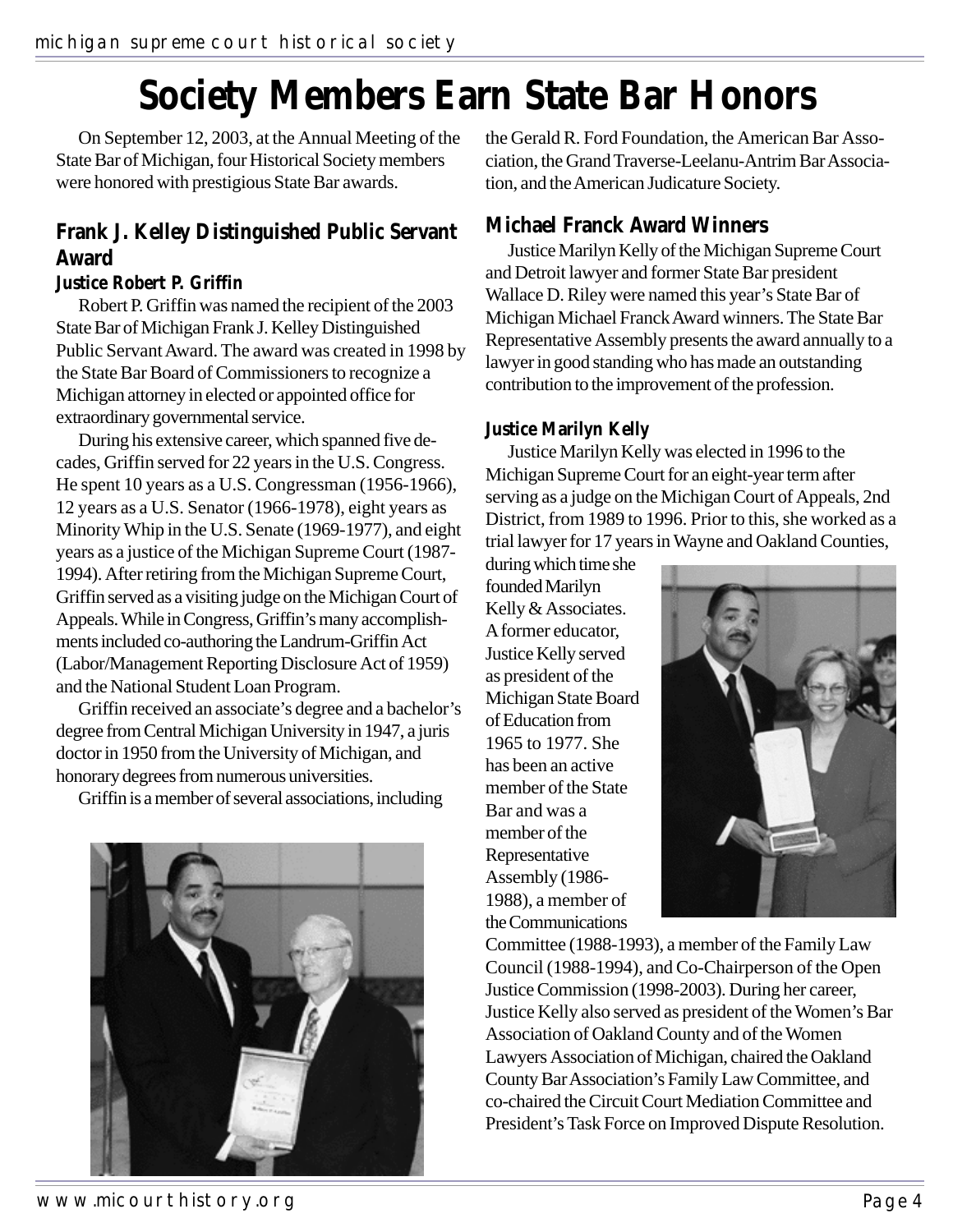#### **Wallace D. Riley**

The State Bar's 38th president, Wallace D. Riley is widely recognized for his record of leadership in local, state, and national organizations and his dedication to the improvement of the legal profession. His many roles



include serving as president of the American Bar Association (1983-1984), president of the Detroit chapter of the Federal Bar Association, president of the State Bar Foundation, and president of both the Michigan Supreme Court Historical Society and Michigan Historical Center Foundation. Riley also served on the Attorney Disci-

pline Board from 1999-2002, and chaired the organization from 2000-2002. Before serving as president, Riley held many State Bar offices, including chairperson of the Young Lawyer's Section (1960-1961), a member of the Board of Commissioners (1965-1973), secretary (1969-1970), vice-president (1970-1971), and president-elect (1971- 1972.) In 1968, Riley also co-founded the Detroit law firm of Riley & Roumell, P.C., which is now Riley Roumell & Connolly, P.C. Riley holds bachelor's degrees from the University of Chicago and the University of Michigan, an M.B.A. and juris doctor degree from the Univ. of Michigan, and an L.L.M. from George Washington University.

#### **Roberts P. Hudson Award George T. Roumell, Jr.**

A former president of the State Bar of Michigan, George T. Roumell, Jr., received the organization's highest and most prestigious award for 2003. The Roberts P. Hudson Award is presented for the "unselfish rendering of outstanding and unique service to and on behalf of the State Bar of Michigan, the legal profession and the public" and is awarded to the member who "best exemplifies that which brings honor, esteem and respect to the legal profession."

Roumell is recognized for his dedication to the State Bar, having served in several capacities, including president (1985-1986), vice president (1983-1984), president-elect (1984-1985), commissioner (1975-1986), chairperson of the Bar Journal Advisory Board, and chairperson of the Character and Fitness Committee (1969-1972). Roumell was also chairperson of the Young Lawyers Section (1959-1960), and was instrumental in the founding of the Institute for Continuing Legal Education. Roumell is also past president of the Detroit Bar Association (1973-1974), which changed its name to the Detroit Metropolitan Bar Association in 1992.

In 1968, Roumell co-founded the Detroit firm of Riley & Roumell, P.C., which is now Riley Roumell & Connolly, P.C. Roumell is considered an arbitrator of national reputation and is a writer and lecturer on labor law. Mr. Roumell speaks throughout the country on labor arbitration and has authored several books. He has also worked for more than 43 years as an associate professor at the Michigan State University-Detroit College of Law and for the past few years as a lecturer at the University of Detroit Law School.

Roumell received a bachelor's degree in 1951 from the University of Michigan and a juris doctor from Harvard Law School in 1954. He was awarded an honorary L.L.D. from Detroit College of Law in 1986.

Roumell is a member of many bar associations and professional organizations, including the Detroit Metropolitan Bar Association, the American Bar Association (fellow since 1977), the Labor Arbitration Panel for the American Arbitration Association, and the Michigan Employment Relations Commission.



Page 5 and 2008 and 2009 www.micourthistory.org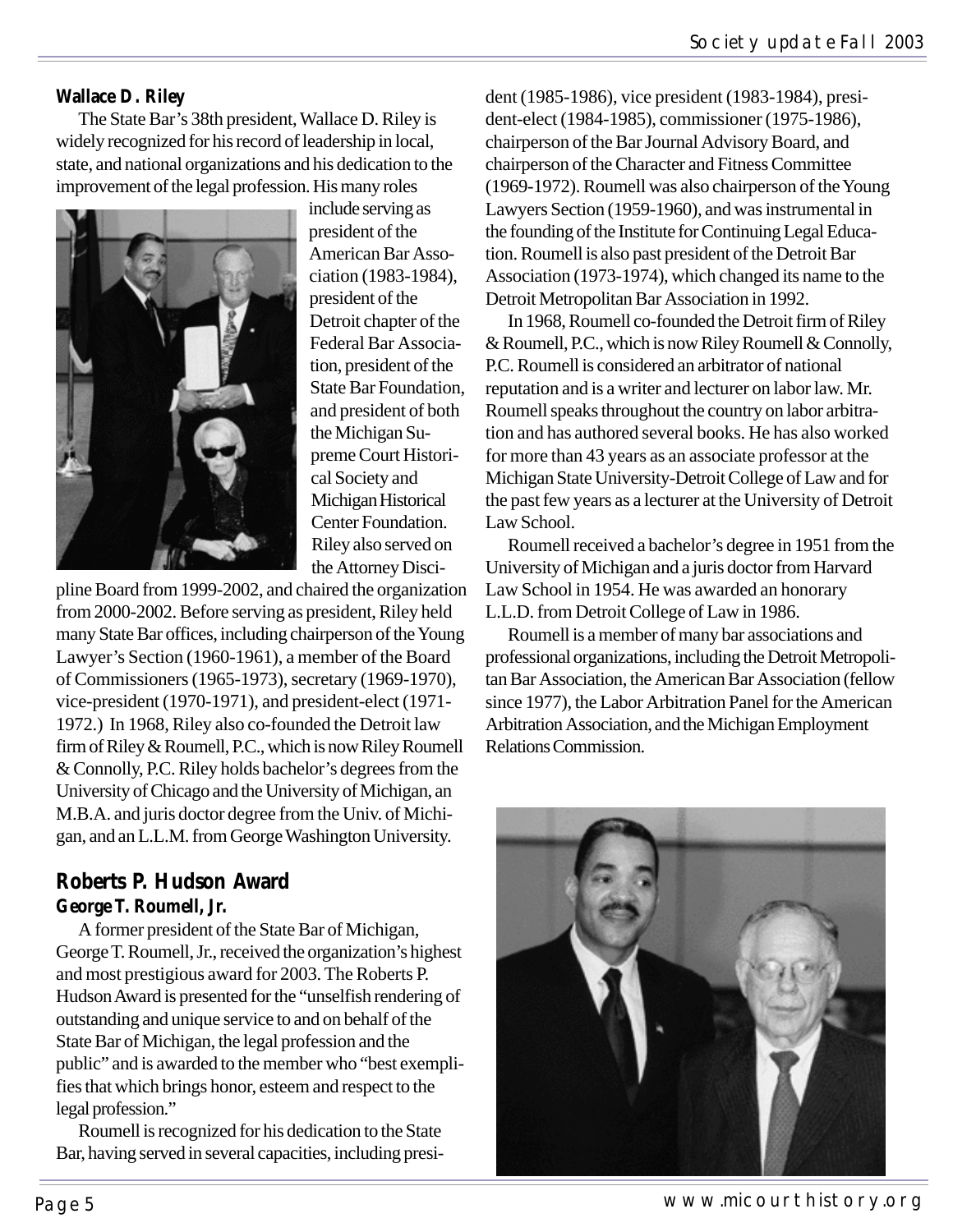## **Michigan Supreme Court Justices as Authors**

It goes without saying that all of the Justices of the Michigan Supreme Court are authors. On a daily basis, they work to write clear, concise opinions and to communicate their ideas and decisions through the t goes without saying that all of the Justices of the Michigan Supreme Court are authors. On a daily basis, they work to write clear, concise opinions written word. Once in a while, however, a Justice will branch off from his or her legal writings to pen a different type of work. Several of our Justices have done just that – many writing non-fiction works such as histories or biographies and others writing fiction based on their experiences in the law. What follows is a list of non-fiction and fiction works by former Michigan justices.

#### **Thomas E. Brennan**

♦ Judging the Law Schools. East Lansing, Mich.: TEBCO, Inc., 1996. Location: Michigan State University, Business Library.

♦ The Bench: A Novel. New York: Vantage Press, 2000. Location: Michigan State University – Detroit College of Law, Law Library Level 2.

#### **James V. Campbell**

♦ Outlines of the Political History of Michigan. Detroit: Schober, 1876. Location: Library of Michigan, Michigan 2 North.

#### **Thomas M. Cooley**

♦ Michigan: A History of Governments. Boston: Houghton, Mifflin, 1885. Location: Library of Michigan, Mich 2 N (Non-Circ).

#### **William W. Potter**

♦ Michigan's Costly and Inconsistent Legislation. [S.l.: s.n., 19—]. Location: Library of Michigan, Mich 2 N (Non-Circ).

♦ Michigan's First Justice of the Peace. [S.l.: s.n., 1907]. Location: Library of Michigan, Mich 2 N (Non-Circ).

♦ History of Barry County. Grand Rapids, Mich.: Engraved and printed by Reed-Tandler Co., [1912]. Location: Library of Michigan, Mich 2 N (Non-Circ).

♦ Judicial Power in the United States. [S.l.: s.n.], 1940. Location: Library of Michigan, Law.

#### **Otis M. Smith**

♦ Looking Beyond Race: The Life of Otis Milton Smith. Detroit, Mich.: Wayne State University Press, 2000. Location: Michigan State University, Business Library.

#### **Talbot Smith**

♦Lawyer: Opportunities for Careers in the Legal Profession. New York: Macmillan, 1961. Location: Michigan State University – Detroit College of Law, Law Library Level 1.

**John D. Voelker** *(Penname: Robert Traver)* ♦ Trouble-shooter; the Story of a Northwoods Prosecutor. New York: The Viking Press, 1943. Location: Library of Michigan, Mich 2 N (Non-Circ). ♦ Danny and the Boys; Being Some Legends of Hungry Hollow. Cleveland: World Pub. Co., 1951. Location: Library of Michigan, Mich 2 N (Non-Circ). ♦ Small Town D.A. New York: Dutton, 1954. Location: Library of Michigan, Mich 2 N (Non-Circ). ♦Anatomy of a Murder. New York: St. Martin's Press, 1958. Location: Library of Michigan, Mich 2 N. ♦ Trout Madness. New York: St. Martin's Press, 1960. Location: Library of Michigan, Mich 2 N (Non-Circ). ♦ Hornstein's Boy. New York: S. Martin's Press, 1962. Location: Library of Michigan, Mich 2 N (Non-Circ). ♦ Laughing Whitefish. New York: McGraw-Hill, 1965. Location: Library of Michigan, Mich 2 N (Non-Circ). ♦ The Jealous Mistress. Boston: Little, Brown, and Company, 1967. Location: Library of Michigan, Law. ♦ About the Historical Novel. [Lansing?] : Historical Society of Michigan, 1970. Location: Library of Michigan, Mich 2 N (Non-Circ). ♦ Trout Magic. New York: Crown Publishers, 1974. Location: Library of Michigan, Mich 2 N (Non-Circ).

♦ People versus Kirk. New York: St Martin's Press, 1981. Location: Library of Michigan, Mich 2 N.

#### **Thomas A. E. Weadock**

♦A Catholic Priest in Congress : Sketch of Rev. Gabriel Richard. [Washington D.C.: s.n., 1892?]. Location: Library of Michigan, Mich 2 N (Non-Circ).

♦ Pere Marquette, the Missionary Explorer

♦ The Public Service of Sanford M. Green*.*

#### **Benjamin F. H. Witherell**

♦ Reminiscences of the Northwest. Location: Library of Michigan, Michigan 2 N (Non-Circ).

#### **Augustus B. Woodward**

♦ The Presidency of the United States. Washington City: Published by Derick Van Veghten, 1825. Location: Library of Michigan, Rare.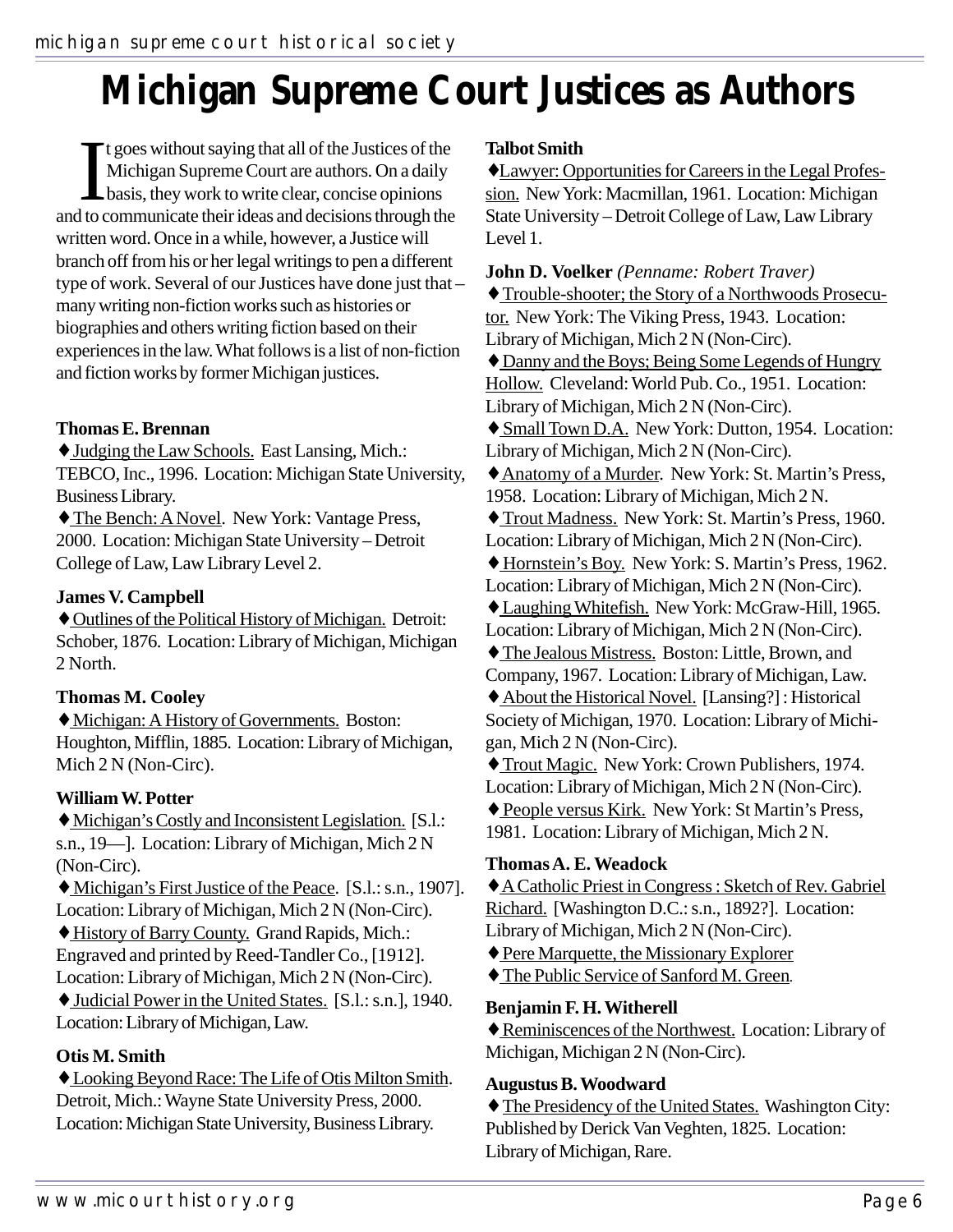## **In the Spotlight.... Two Supreme Court Authors**

### **Justice William W. Potter Served From 1928 - 1940**

William W. Potter was born on August 1, 1869, in Maple Grove, Michigan. As a youth he walked a distance of eight miles to and from Nashville to attend high school. A burning desire for knowledge, coupled with an indefatigable spirit, enabled him to complete the four-year course in three years. He was a true, spirited American, reared in the days of selfreliance, and by incessant efforts, he equipped himself for the many important duties to which he would be called.

Potter attended Ypsilanti State Normal College and later graduated from the Law Department of the University of Michigan. He taught school and served as superintendent of schools in Harrison for three years.

His career in public service began when he was the City Attorney in Hastings. Later, he was Prosecuting Attorney of Barry County, a Michigan state senator, and a member of the draft board during World War I. As president of the Michigan State Bar Association, he fought for racial integration of the Bar. Potter also served as fuel administrator of the State of Michigan in 1922. He was a member of the Michigan Public Utilities Commission from 1919 to 1927. Potter was elected Attorney General of the State in

1926, and was appointed to the Michigan Supreme Court in 1928, where he served until 1940.

Potter was the author of several books. His *History of Barry County* was accurately and interestingly written. The book *Michigan Evidence* is in most law offices in the state, and the volume *Judicial Power in the*



*United States* disclosed the breadth and extent of his research. When Potter died, he left behind four volumes of history that were to be published by the Michigan Historical Society.

In addition to his love of work and his fondness for history, research, and writing, Potter belonged to many fraternal societies. He also had a large family. He was married to Margaret D. Richardson and together the couple had 6 children. (Michigan Supreme Court. Michigan Reports: Cases Decided by the Supreme Court of Michigan. Chicago: Callaghan and Co., 1879 - 1948, Vol. 295.)

William W. Potter died in 1940.

### **Justice Thomas A.E. Weadock Served In 1933**

Thomas A.E. Weadock was born in Ballygarrett, Ireland, on January 1, 1850, and with his parents came to the United States in his youth. Most of his life was spent in Michigan. He entered the University of Michigan Law School in 1871, and received his instruction from Thomas M. Cooley and James V. Campbell.

Admitted to the Bar in Detroit on April 8, 1873, Weadock was eminent in the legal profession for 65 years, establishing offices in Bay City at a time

when the busy Saginaw Valley echoed with the roar of a hundred saw mills. His valuable counsel was eagerly sought by many of the great lumber barons. He moved to Detroit in 1895 and continued in general practice until his death, with the exception of a few months in 1933, when Governor

William A. Comstock appointed him to the Court.

Weadock held a number of public service positions. In 1883, he served Bay City as Mayor. Later he served his county as Prosecuting Attorney and his state as one of the Justices of the Michigan Supreme Court. In addition to this, he served in the United States House of Representatives.

Disposed by his nature and intellectual inclination to the study of literature and history, he spent much of his leisure time in reading and research. He loved to study the life of Emperor Napoleon I, and his library on that subject was one of the most complete and unique in the entire world. His interest was widely known and the Government of France conferred upon him the decoration of the Legion of Honor, "in token of that country's gratitude for a great and voluntary service." He was an ardent admirer of Andrew Jackson and his library contained many volumes relating to that great popular and political hero.

He also found time to write three biographical books entitled, *Pere Marquette, the Missionary Explorer, A Catholic Priest in Congress, Father Richard,* and, *The Public Service of Sanford M. Green.*

Thomas A.E. Weadock died in Detroit on November 18, 1938. (Michigan Supreme Court. Michigan Reports: Cases Decided by the Supreme Court of Michigan. Chicago: Callaghan and Co., 1879—1948, Vol. 295.)